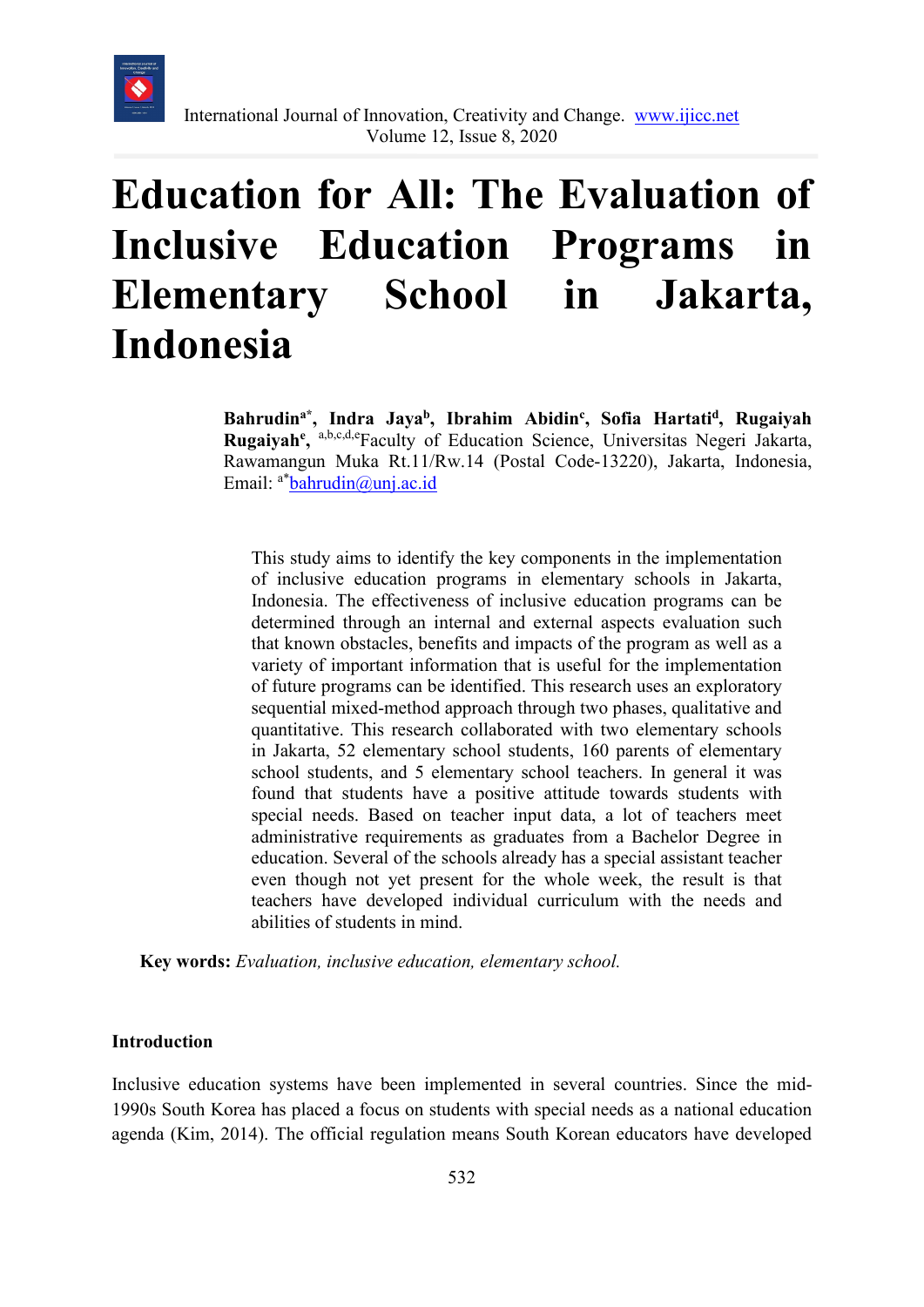

and revised special education policies to guarantee the rights of students with special needs to be able to learn through access to inclusive education. In line with Malaysia, in 1998 inclusive education was introduced in the 1996 Malaysia Education Act (Jelas and Mohd Ali, 2014). In Indonesia the term inclusion has also become increasingly popular to describe this context. In 2001 the Directorate of Special Education began to develop integrated education towards inclusion. In 2003 a circular letter issued by the general director of elementary education and education ministry No. 380/C.06/MN/2003 concerning inclusive education, by organizing and developing in every district at least four schools consisting of elementary, junior high, high school and vocational schools (Saputra, 2016). The circular suggests the importance of alternatives to fulfilling the right to education for all. Based on the circular, the head of Jakarta provincial education No. 105 years 2003 and No. 34 years 2003 outlines the appointment of pioneer schools for inclusive education. This has shown that the government has tried to realize inclusive education in Indonesia.

The effectiveness of the implementation of inclusive education programs can be measured through an evaluation of all internal and external aspects (Allan, 2014). Internally the evaluation is carried out on the components directly involved in the program, while the external aspects include contributions made by the community outside the implementation of the program, so that they can be known as obstacles, benefits and impacts of the implementation of the program as well as a variety of important information that is useful for the implementation of future programs (Erten and Savage, 2012). According to Moberg, et.al. (2019) Inclusive education in Japan prioritizes aspects in preparing learning opportunities that are suitable for children with disabilities and supports them in learning with their peers in regular classes. On the other hand Andrew and Lupart (1993) explain that segregativeexclusive education has failed to improve the achievement of academic and social competencies; and students as a whole, both children with special needs and normal, are not able to develop social sensitivity that is important for life together. This is consitent with research by Sharma, et.al. (2019) who wrote that the most significant obstacles to inclusive education were not only from students but teachers who were not prepared and a resulting stigma and negative attitudes towards children who have special needs. On the other hand, the importance of inclusive education is related to the values of a democratic society. The existence of inclusive education can increase the provision of education for children who have special needs (Norwich, 2013). So, further consideration is needed regarding inclusive education in schools because the school system is not only in terms of policies but also curricular elements and teaching and learning strategies (Terzi, 2014).

Based on the results of research by Vorapanya and Dunlap (2014) when inclusive education was made by the law to be compulsory, some educators experienced confusion about the provision of appropriate services in inclusive schools. So, there is a need to evaluate the learning program, training and evaluation of other programs (Munthe, 2015). Program evaluation is the systematic collection of data or information about how the program works,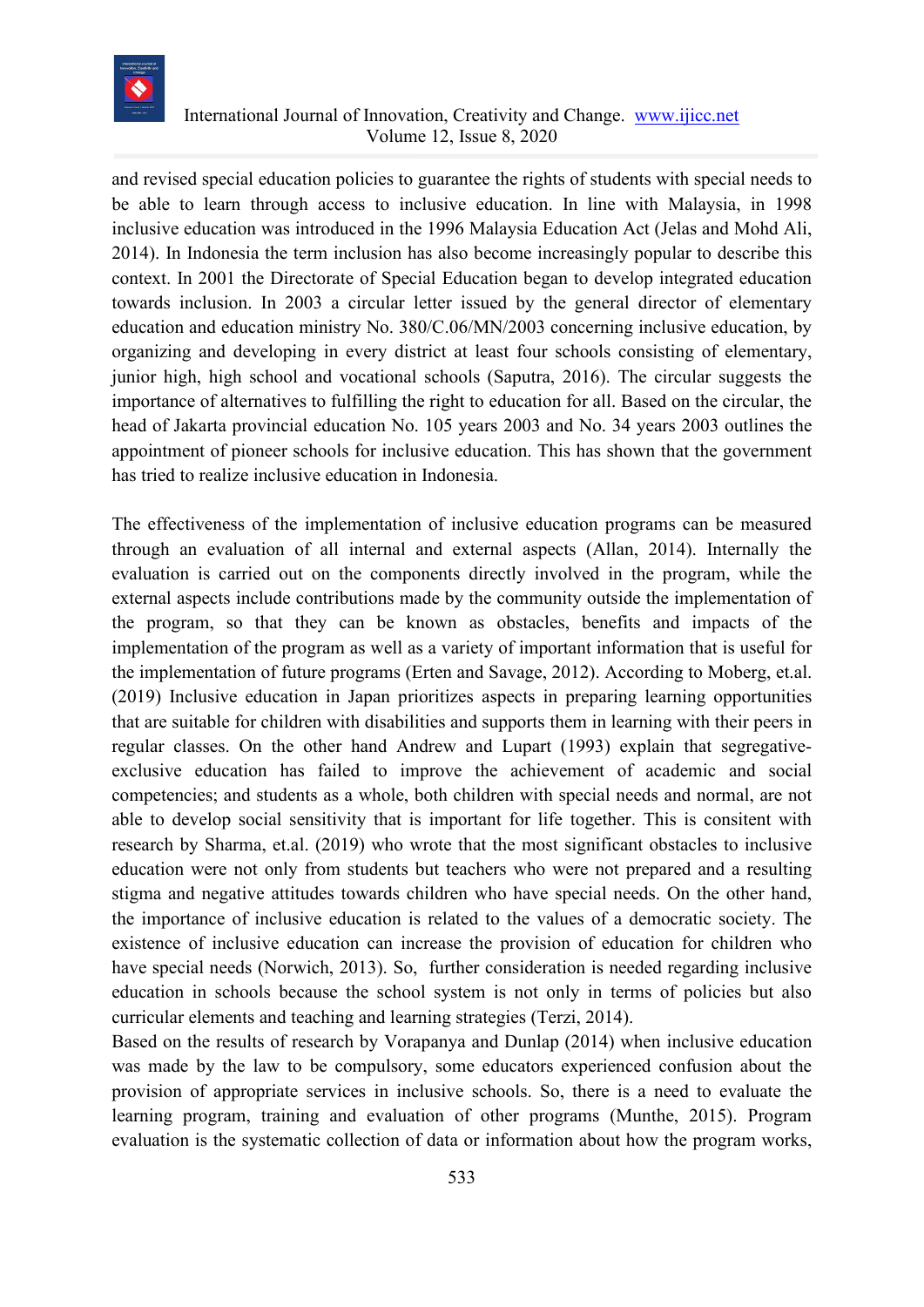

about the impacts that might occur, or to answer questions of interest (Grammatikopoulos, 2012). Conducting program evaluation in order to find out whether the objectives can be achieved, and how far they can be achieved, determines the reasons for success and failure specifically in the context of the objectives of a program (Sokal-Gutierrez et al., 2015). To find the principles that are based on the success of the program, express suggestions, certain techniques to improve the effectiveness of the program, reformulate the ways that will be used in achieving the objectives of the program (Yonglin and Zhanjun, 2016), this research is basic research that will be used as a source of information to develop further research.

#### **Materials and Methods**

This research used exploratory sequential mixed method with models beginning by exploring qualitative data and analyzing them. This phase is continued by exploring quantitative data based on the data base of the previous stages (Kumar et al., 2019), see Figure 1 below.

#### **Figure 1.** Exploratory Sequential Mixed-Method Research Procedure



**Source:** Creswell (2017)

In this study, the authors used exploratory sequential mixed methods to see the effectiveness of the learning process and the suitability of the implementation of inclusive education in elementary schools. The qualitative phase is designed to determine the responses of general elementary school students, parents and elementary school teachers regarding their attitudes towards students with special needs through interviews. In the second phase of the quantitative method, we used the results of the qualitative phase by developing instruments to measure the implementation of inclusive education with the Context, Input, Process, Product (CIPP) evaluation format (Al-Khathami, 2012). This research was conducted at State Elementary Schools 03 and 04 Jakarta. The research respondents were 52 general students and 160 parents of students in State Elementary Schools 03 and 04 Jakarta. Researchers conducted observations and interviews with 10 students, 10 parents of students and 5 teachers of Public Schools 03 and 04 Jakarta. The researcher analyzed the information obtained. This data obtained was in the form of questionnaires, interviews and observations to be able to evaluate the inclusion of inclusive education through the construction of the CIPP model (Kafi et al., 2019).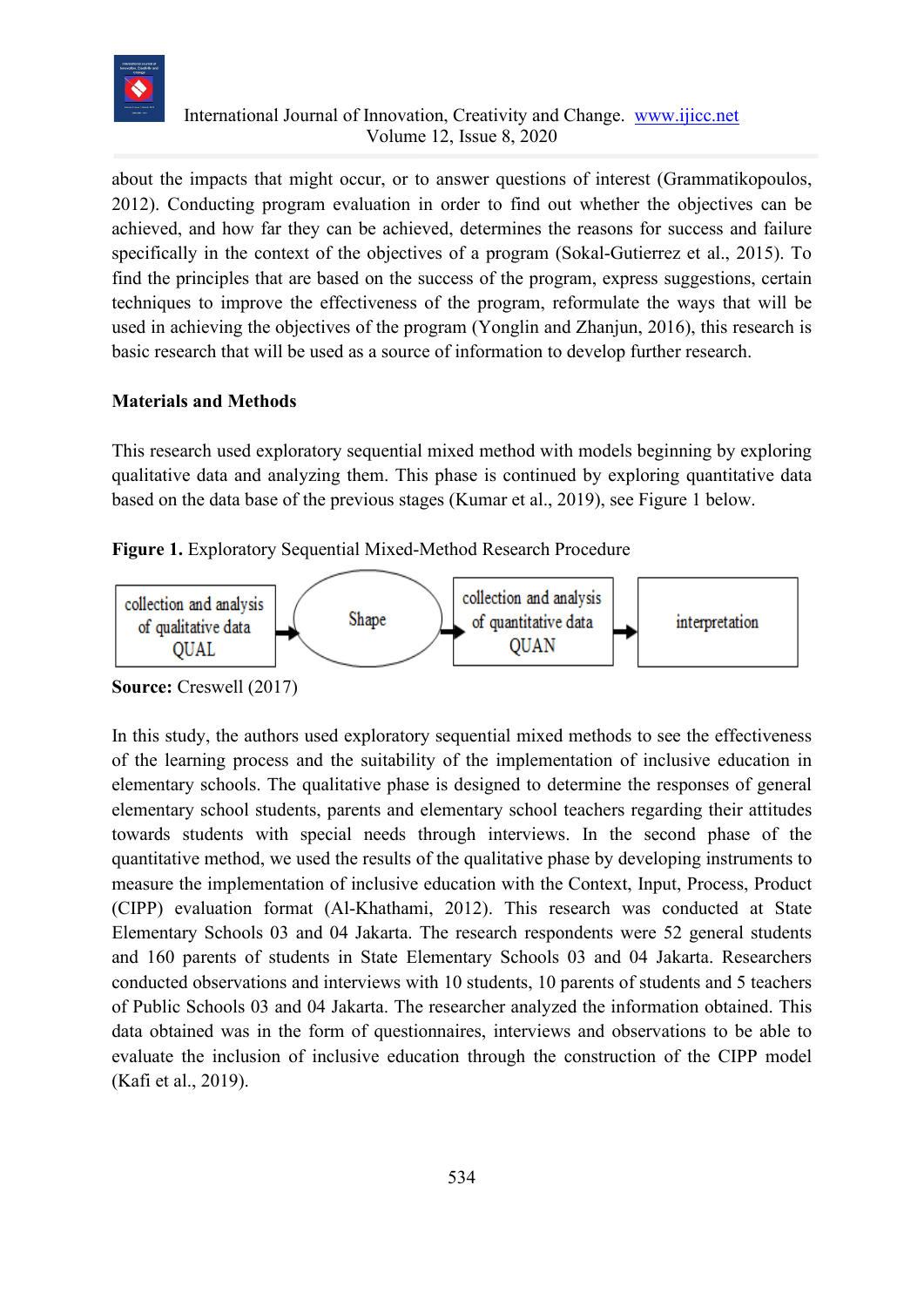

#### **Results and Discussion**

In the description of this data the research data are explained below. The description of the data is divided into four major sections according to the evaluation aspects: context, input, process, and product.

# **Policy Context for Providing Inclusive Education**

In the 1945 Constitution paragraph fourth of the preamble on the 1945 constitution states that "*The Government of the State of Indonesia which protects all Indonesian people and all of the Indonesian spill and to advance public welfare, educates the nation .*..". Thus the 1945 constitution required every citizen to follow basic education and for that the state is charged with the obligation to provide supporting facilities and infrastructure to expedite teaching and learning activities so that the goal of educating the nation can be achieved. Whereas in 1945 article 31 paragraph 1 states that "*every citizen has the right to education*". Article 31 emphasizes that every citizen, without exception including children with special needs, is entitled to education. Law Number 23 of 2002 concerning Child Protection in article 51 stipulates that children with physical and mental disabilities are given equal opportunities and accessibility to obtain ordinary and special education. The Law on National Education System No. 20 of 2003 article 5 paragraph 2, states citizens who have physical, emotional, mental, intellectual, and social disabilities are entitled to special education.

The Minister of National Education Regulation No. 70 of 2009 concerning on inclusive education for students with disabilities and special potential for intelligence and talent in Article 11 explains that the regional government, regional government and community can provide professional assistance to the organizing education unit inclusive education and the education unit for inclusive education providers can work together and build networks with special education units. He further explains that the implementation of education for children with special needs or extraordinary intelligence is carried out inclusively or in the form of special schools. The professional assistance is by appointing special education units as centres for the implementation of inclusive education.

Specifically in Indonesia, the application of an inclusive education system is one way to fulfill nineth years compulsory education through quality education. Through an inclusive education system, the government opens access to education for all children, including those who have physical, emotional, mental, intellectual and social disabilities and children who have special intelligence and talents. In the General Guidelines for the implementation of inclusive education, it is explained that the purposes of providing inclusive education in Indonesia (Handayani and Rahadian, 2013) are: 1) To provide the widest possible opportunity for all children to get proper education in accordance with their needs, including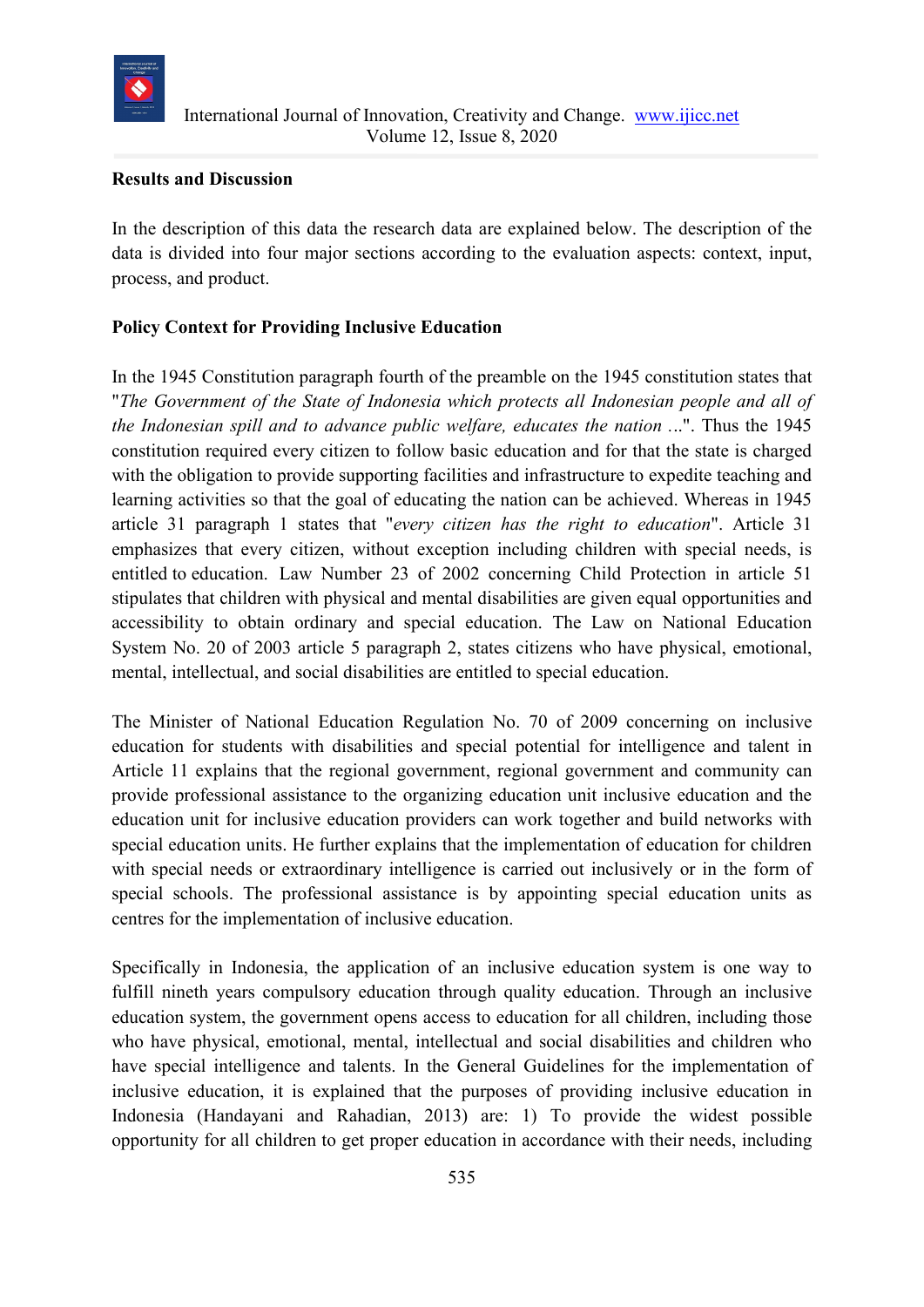

children with special needs. 2) to help accelerate the compulsory basic education learning program. 3) to help improve the quality of primary and secondary education by reducing the number of class stay and dropping out of school. 4) to create an education system that values diversity, is non-discriminatory, and is friendly to learning. 5) to fulfill the constitutional mandate.

The purpose of implementing inclusive education based on Jakarta Governor Regulation Number 116 of 2007 is to increase understanding and appreciation of differences in achieving a democratic society; to provide education in accordance with human values; and to provide the widest possible access to education for children with special needs to obtain quality education. Thus basically the goal of inclusive education is to fulfill the right to education for everyone, eliminate discrimination in the teaching and learning process, normal children and children with special needs can respect and respect each other, and prevent exclusiveism and negative stigma against children with special needs.

*"in my opinion the social culture of our nation is very supportive of the Bhinneka Tunggal Ika philosophy, but customs or culture that exists in society today is not inclusive. Because it is dominated by certain communities with certain groups, then there needs to be a movement day to carry out the philosophical Bhinneka Tunggal Ika".* (Informant 1, 2019).

The interview comments above show that the Indonesian Nation has the philosophy of Pancasila which is five pillars of belief as well as ideals that are founded on a more fundamental foundation called unity in diversity, which is a form of acknowledgment of diversity among humans. However, this is not in line with what is happening in the field or at a practical level. Many events do not reflect that we acknowledge a single diversity. It is precisely with this inclusive education that is expected to overcome this problem. At present teachers, schools and communities that have implemented inclusive education are more positive about individual differences while teachers or schools and communities that have not yet implemented inclusive education are more neutral towards individual differences. This shows that with education we can learn from others and respect each other.

# **Input**

In this study, input is seen based on various components, which consist of: students, teachers, curriculum, infrastructure, and management. The student component is analyzed based on the number of students with special needs, types of special needs, family background, and students' attitudes towards students with special needs. The teacher component is analyzed based on the teacher's background, and the teacher's attitude towards student diversity. The curriculum component is analyzed based on general curriculum and special curriculum. Components of infrastructure are analyzed based on the availability and accessibility of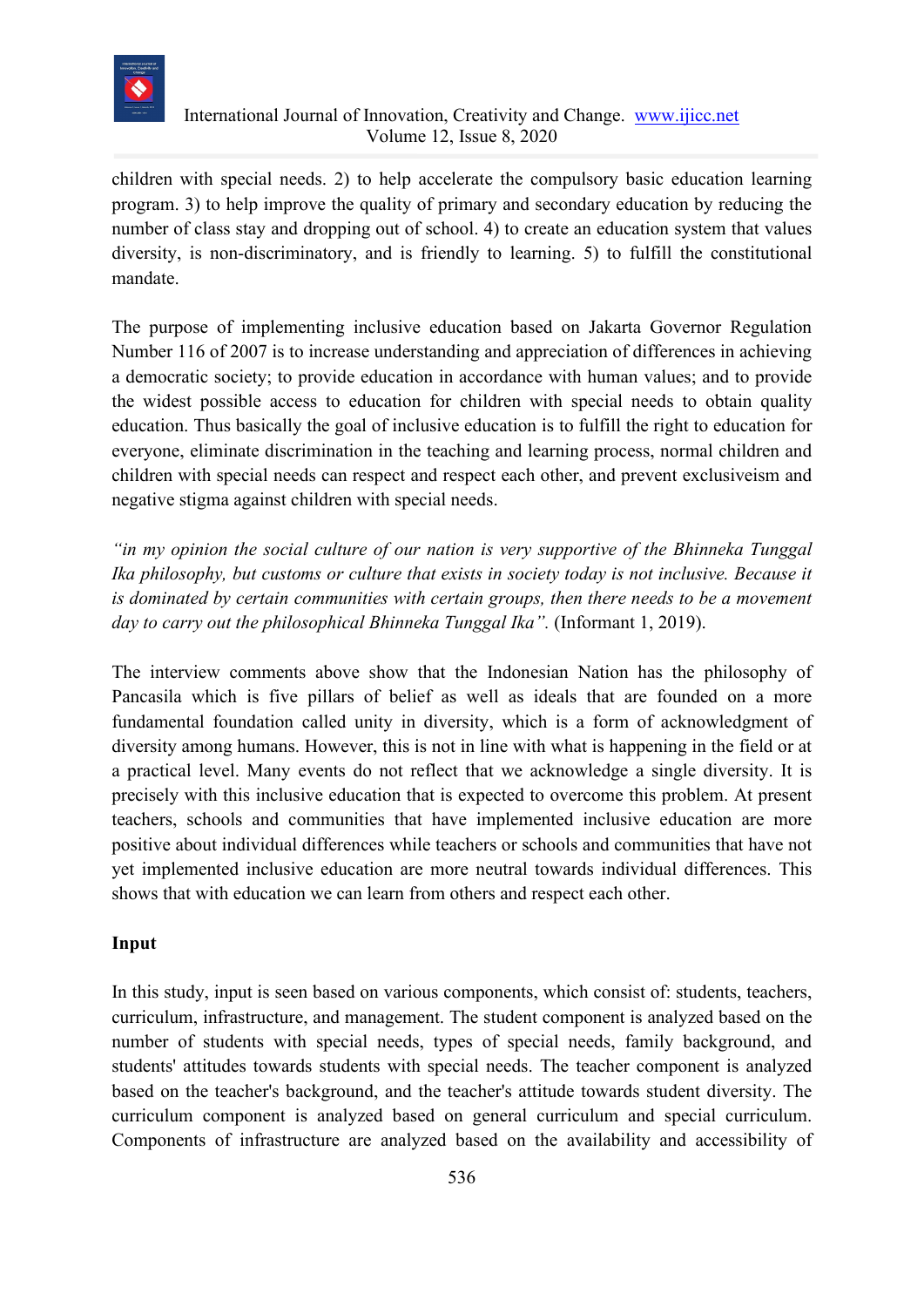

facilities and infrastructure for students with special needs. The final analysis component is about how the school principal plans, organizes, conditions and evaluates the implementation of inclusive education in the school.

*"in my opinion, curriculum development for students with special needs is adjusted to the needs and abilities of each student by developing a special curriculum, by modifying the general curriculum to become a special curriculum that is an individual learning program... ".* (Teacher 1, 2019).

Based on teacher interview, in line with Chapter II on this study, curriculum development is in accordance with the needs and abilities of students. In curriculum development, it can be done with various models, including: 1) Model duplication, duplication means imitating or duplicating. 2) Model modification, modification means changing to be adjusted. 3) Substitution model, and 4) Eliminate model. The curriculum development model can be applied to components of objectives, content, process and evaluation. Mercer and Mercer (1989), argues that "*the individualization program refers to a teaching program where students work with tasks that suit their conditions and motivations*". In line with the opinion stated by Lynch (1994), it is suggested that an individual learning program is a curriculum or a learning program based on the style, strengths and special needs of children in learning from the opinions expressed by the expert, it can be concluded that Elementary Schools 03 and 04 Jakarta have developed curriculum in accordance with the abilities and needs of students with special needs. In this study, the attitudes of normal children towards children with special needs in schools implementing an inclusive education form in the presentation of the data are described in the form of basic statistical tables. Table 1 below presents the highest score, lowest score, average, standard deviation, mode and median based on respondents in each class and overall.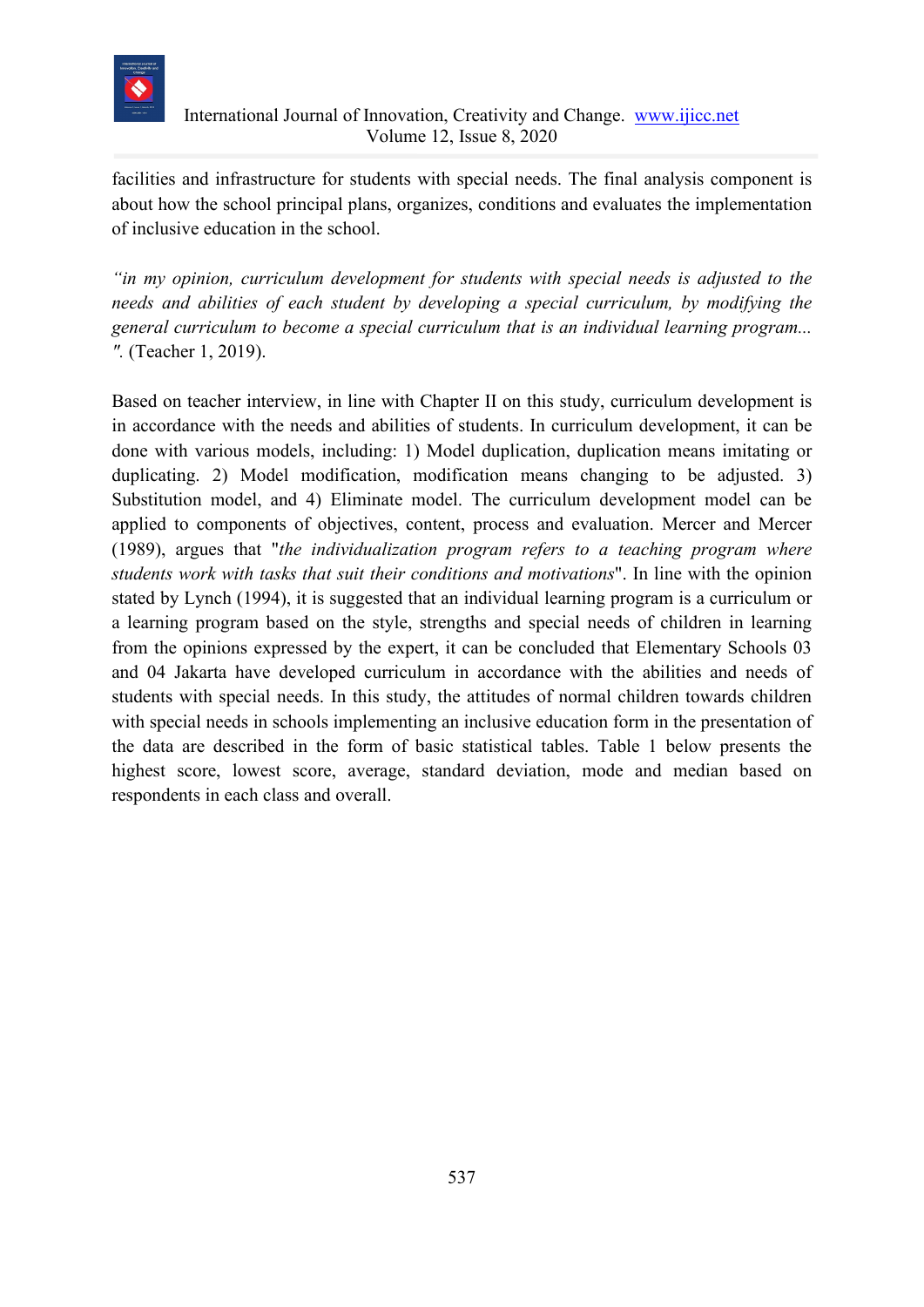

| <b>Basic Statistics</b>   | <b>Variable</b><br>of<br><b>Attitudes</b><br><b>Normal</b><br><b>Children</b><br>at<br><b>Elementary</b><br><b>School 03</b> | <b>Attitudes</b><br><b>Normal</b><br>of<br><b>Children at Elementary</b><br><b>School 04</b> | <b>Normal</b><br><b>Overall</b><br><b>Child Attitude</b> |
|---------------------------|------------------------------------------------------------------------------------------------------------------------------|----------------------------------------------------------------------------------------------|----------------------------------------------------------|
| Average                   | 139.8                                                                                                                        | 136.93                                                                                       | 138.31                                                   |
| <b>Standard Deviation</b> | 12.15                                                                                                                        | 12.75                                                                                        | 13.11                                                    |
| Median                    | 140.38                                                                                                                       | 137.38                                                                                       | 139.14                                                   |
| Mode                      | 140.94                                                                                                                       | 137.14                                                                                       | 141.3                                                    |
| Maximum Score             | 160                                                                                                                          | 161                                                                                          | 161                                                      |
| Minimum Score             | 114                                                                                                                          | 111                                                                                          | 111                                                      |

**Source**: Research finding, 2019

Based on data of 52 respondents with 34 statements, it is known that the highest value is 161 from the maximum score of 170, the lowest value is 111 from the minimum score of 34. Obtained an average value of 138.31 or 81.4%. After the results are obtained, an ideal average score is determined at 92.08. Based on the data obtained, respondents who obtained a score greater than the ideal average score or 92.08 were all respondents, as many as 52 people had positive attitudes. From these data it can be concluded that all respondents have positive attitudes towards children with special needs, while those who have negative attitudes towards children with special needs are absent. Overall obtained an average of 138.31 or greater than 92.08. This shows that the average respondent was positive towards children with special needs who were in a class with them.

So, it can be concluded that overall respondents can accept the existence of children with special needs different from them along with all the advantages and disadvantages they have, it is very visible that normal children have a very tolerant attitude towards children with special needs who are in the same class with them. The following, Table 2, is a basic statistical table overall from each of the respondent schools regarding parental attitudes towards inclusive education.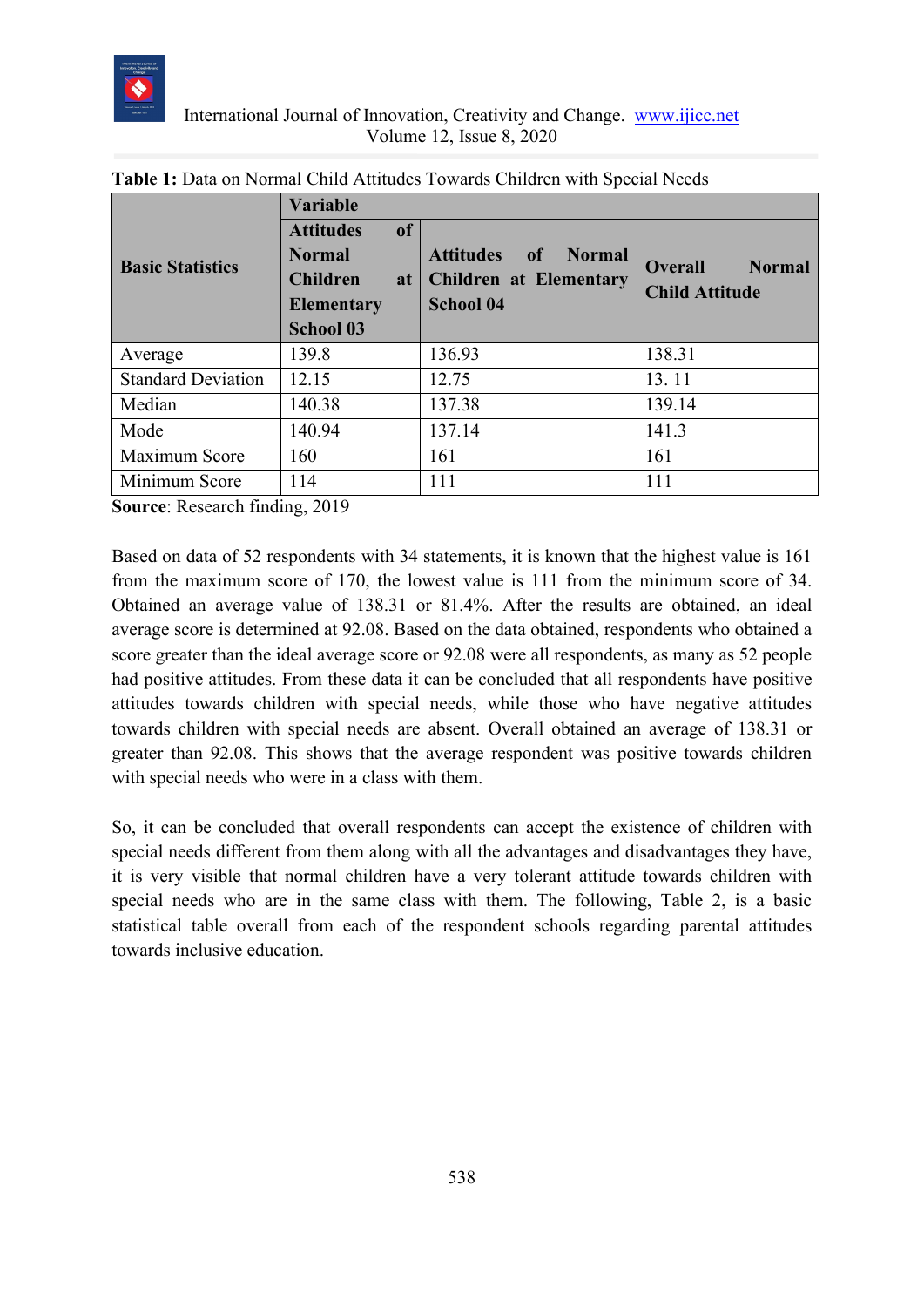

| <b>Basic Statistics</b>   |                   | Respondence       |              |  |  |  |  |  |  |  |
|---------------------------|-------------------|-------------------|--------------|--|--|--|--|--|--|--|
|                           | <b>Elementary</b> | <b>Elementary</b> | <b>Total</b> |  |  |  |  |  |  |  |
|                           | <b>School 03</b>  | <b>School 04</b>  |              |  |  |  |  |  |  |  |
| Average                   | 115,15            | 113,93            | 114,54       |  |  |  |  |  |  |  |
| <b>Standard Deviation</b> | 13,50             | 12,53             | 13,11        |  |  |  |  |  |  |  |
| Median                    | 115,75            | 115,5             | 115,3        |  |  |  |  |  |  |  |
| Mode                      | 117,6             | 118,7             | 117,3        |  |  |  |  |  |  |  |
| Maximum Score             | 149               | 140               | 149          |  |  |  |  |  |  |  |
| Minimum Score             | 87                | 80                | 80           |  |  |  |  |  |  |  |

| <b>Table 2:</b> Attitudes of parents towards inclusive education |
|------------------------------------------------------------------|
|------------------------------------------------------------------|

**Source:** Research finding, 2019

Based on data of 160 respondents with 32 statements, it is known that the highest value is 149 or 93.1% of the maximum score of 160 namely respondent number 103, the lowest value is 80 or 50.0% of the minimum score of 32 is respondent number 12. Obtained an average value (mean) of 114.54 or 71.5%. After the results are obtained, the ideal average is determined to be 86.7 or 54.1%. Based on the data obtained, respondents who get a value greater than the ideal average or 86, 7 are 158 respondents or 98.7%, while respondents who score less than the ideal average are 2 respondents or 1.3 %. From these data it can be concluded that as many as 158 respondents or 98.7% showed positive attitudes towards inclusive education and 2 respondents or 1.3% had negative attitudes towards inclusive education. While overall obtained an average of 114.54 or greater than the ideal average of 86.7, this shows that the average respondent was positive about inclusive education. So, it can be concluded that in general respondents can accept the inclusive education system as an appropriate way to help children with special needs in getting a better education, and help 'normal' children accept all the differences that exist in each individual, so they become more tolerant. Parents will also support the process of inclusive education by accepting if children with special needs with children "normal" are in one class.

#### **Process**

The learning process components that will be discussed in this study include; learning planning, learning implementation, and learning assessment.

#### *Learning Planning*

Achievement of goals can be seen from the extent to which the goals are achieved. In learning, the formulation of goals is very important. For that the teaching process must be planned. Assessment indicators for teaching planning are analyzed based on: making programs, planning class management, planning organizing materials, planning management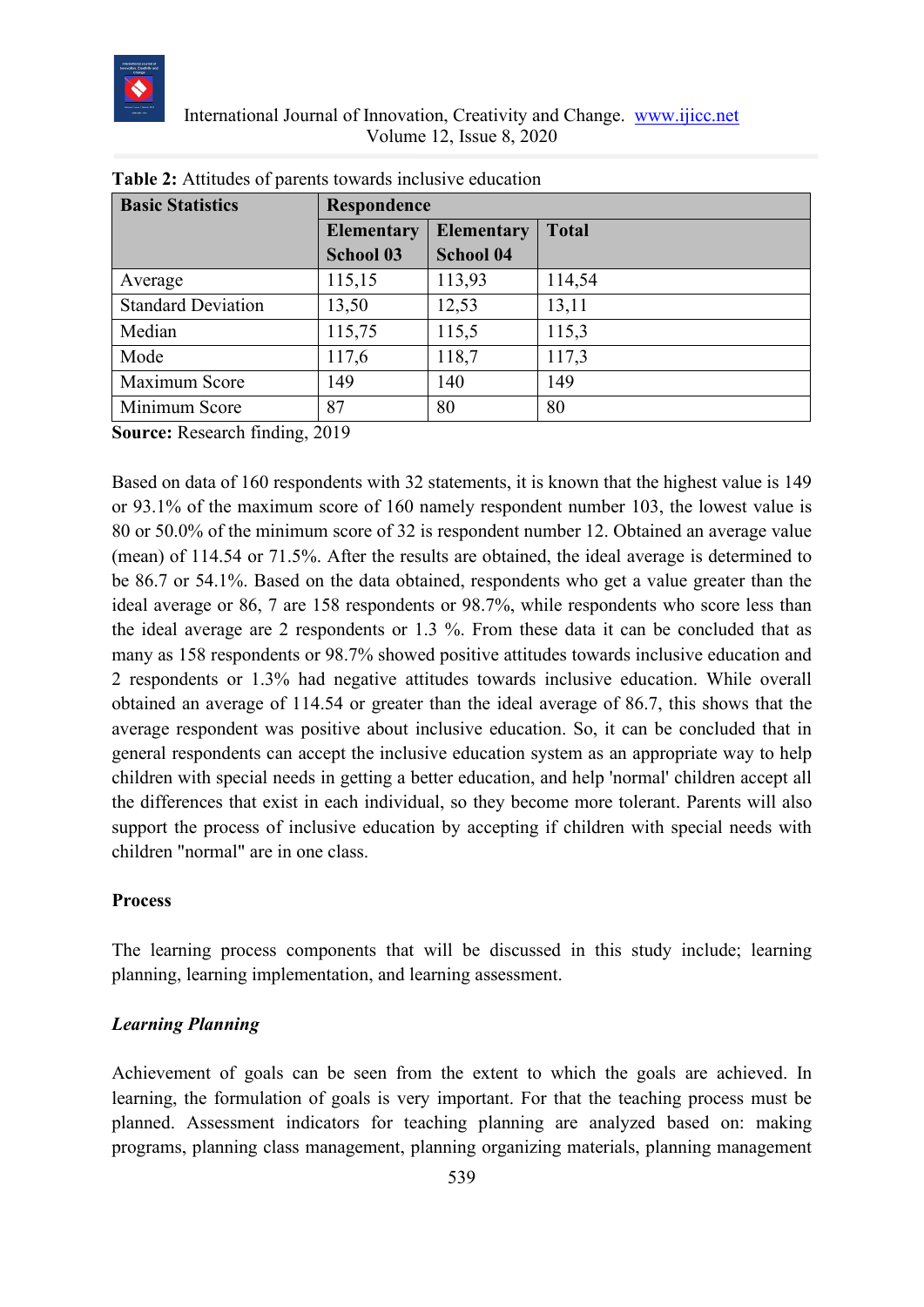

of teaching and learning activities, planning the use of learning resources, and planning assessments. The results of the full teaching planning assessment can be seen in the following Table 3:

|     |                                                                                                                                | <b>Always</b>           |               | Often            |                  | <b>Rarely</b>    |                  | <b>Never</b>     |                  | Avera              |
|-----|--------------------------------------------------------------------------------------------------------------------------------|-------------------------|---------------|------------------|------------------|------------------|------------------|------------------|------------------|--------------------|
| No  | <b>Rated aspect</b>                                                                                                            | F                       | $\frac{0}{0}$ | F                | $\frac{0}{0}$    | F                | $\frac{0}{0}$    | F                | $\frac{0}{0}$    | ge<br><b>Score</b> |
| 1.  | Develop an annual<br>program                                                                                                   | 21                      | 100           | $\boldsymbol{0}$ | $\boldsymbol{0}$ | $\bf{0}$         | $\boldsymbol{0}$ | $\boldsymbol{0}$ | $\bf{0}$         | 4,0                |
| 2.  | Develop semester<br>programs                                                                                                   | 21                      | 100           | $\boldsymbol{0}$ | $\boldsymbol{0}$ | $\bf{0}$         | $\boldsymbol{0}$ | $\boldsymbol{0}$ | $\boldsymbol{0}$ | 4,0                |
| 3.  | Develop Lesson Plan                                                                                                            | 21                      | 100           | $\boldsymbol{0}$ | $\bf{0}$         | $\bf{0}$         | $\boldsymbol{0}$ | $\boldsymbol{0}$ | $\boldsymbol{0}$ | 4,0                |
| 4.  | Develop individual<br>education progra                                                                                         | 14                      | 66,7          | $\overline{7}$   | 33,3             | $\boldsymbol{0}$ | $\boldsymbol{0}$ | $\bf{0}$         | $\boldsymbol{0}$ | 3,7                |
| 5.  | Determine learning<br>objectives according to<br>students' needs &<br>abilities.                                               | 6                       | 28,6          | 15               | 71,4             | $\boldsymbol{0}$ | $\boldsymbol{0}$ | $\bf{0}$         | $\boldsymbol{0}$ | 3,3                |
| 6.  | In addition to<br>achieving learning<br>objectives in the form<br>of academic<br>competencies but also<br>social competencies. | 18                      | 85,7          | $\mathbf{3}$     | 14,3             | $\boldsymbol{0}$ | $\boldsymbol{0}$ | $\boldsymbol{0}$ | $\boldsymbol{0}$ | 3,8                |
| 7.  | Determine the<br>arrangement of<br>classrooms in<br>accordance with<br>learning objectives                                     | 6                       | 28,6          | 15               | 71,4             | $\boldsymbol{0}$ | $\boldsymbol{0}$ | $\boldsymbol{0}$ | $\boldsymbol{0}$ | 3,3                |
| 8.  | Establish the subject to<br>be taught                                                                                          | 6                       | 28,6          | 15               | 71,4             | $\boldsymbol{0}$ | $\boldsymbol{0}$ | $\boldsymbol{0}$ | $\boldsymbol{0}$ | 3,3                |
| 9.  | Determine enrichment<br>materials for smart<br>students.                                                                       | 6                       | 28,6          | 15               | 71,4             | $\boldsymbol{0}$ | $\boldsymbol{0}$ | $\boldsymbol{0}$ | $\boldsymbol{0}$ | 3,3                |
| 10. | Determine remedial<br>material for children<br>with special needs                                                              | $\overline{\mathbf{4}}$ | 19            | 5                | 23,8             | 11               | 52,4             | $\mathbf{1}$     | 4,8              | 2,6                |

| <b>Table 3: Teaching Planning Assessment</b> |
|----------------------------------------------|
|----------------------------------------------|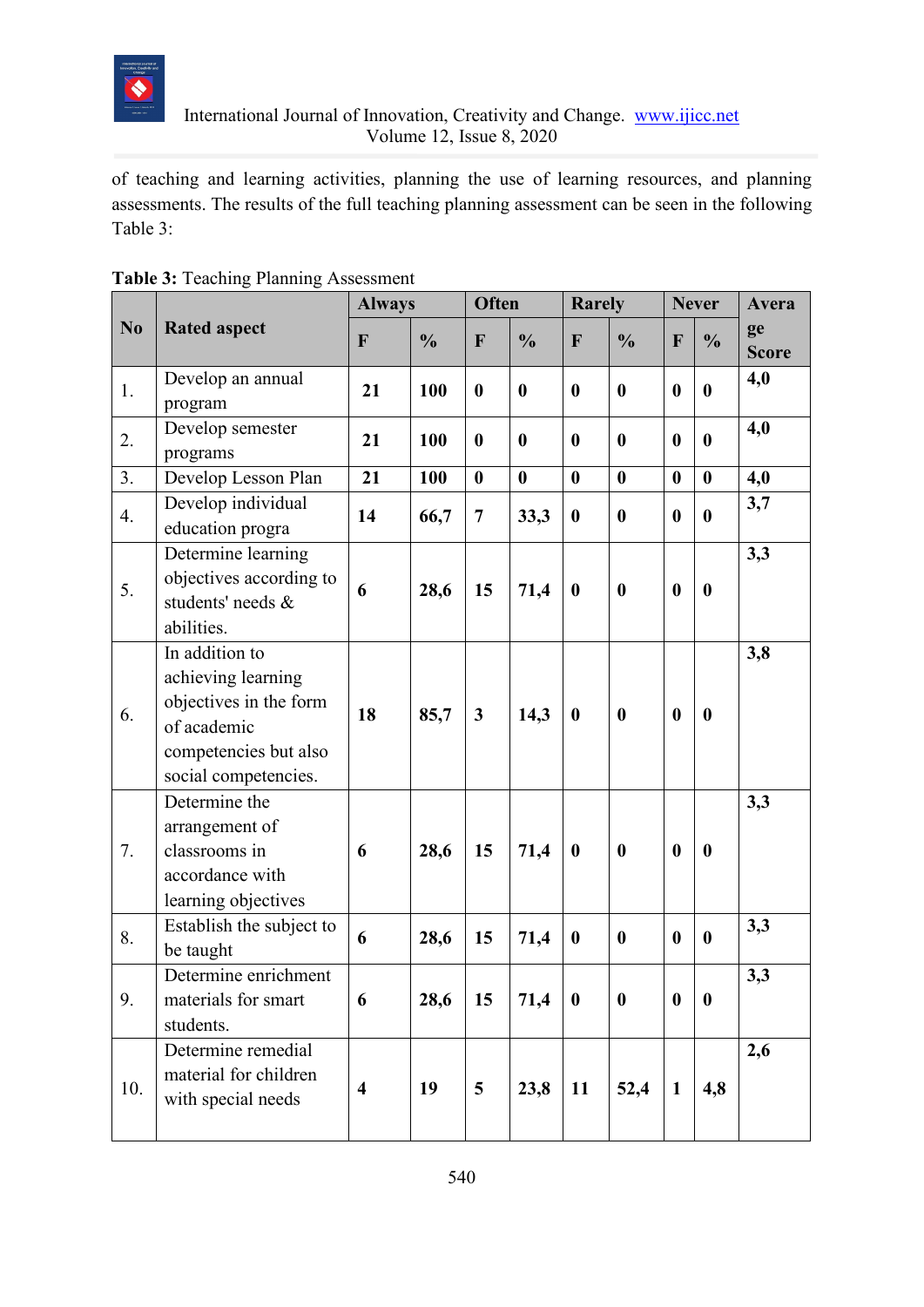

| International Journal of Innovation, Creativity and Change. www.ijicc.net |  |
|---------------------------------------------------------------------------|--|
| Volume 12, Issue 8, 2020                                                  |  |

| 11. | Determine learning<br>strategies according to<br>the needs of students<br>with special needs. | $\overline{\bf{4}}$     | 19 | 5 | 23,8 | 11 | 52,4 | $\mathbf{1}$ | 4,8 | 2,6 |
|-----|-----------------------------------------------------------------------------------------------|-------------------------|----|---|------|----|------|--------------|-----|-----|
| 12. | Determine learning<br>media according to the<br>needs of students with<br>special needs.      | $\overline{\bf{4}}$     | 19 | 5 | 23,8 | 11 | 52,4 | $\mathbf{1}$ | 4,8 | 2,6 |
| 13. | Determine the form of<br>individual assessment<br>of students with special<br>needs           | $\overline{\mathbf{4}}$ | 19 | 5 | 23,8 | 11 | 52,4 | $\mathbf{1}$ | 4,8 | 2,6 |
| 14. | Determine individual<br>assessment tools for<br>students with special<br>needs                | $\overline{\mathbf{4}}$ | 19 | 5 | 23,8 | 11 | 52,4 | $\mathbf{1}$ | 4,8 | 2,6 |
|     | <b>Average Score</b>                                                                          |                         |    |   |      |    |      |              |     | 3,5 |

**Source:** Research finding, 2019

Based on the table above, the assessment of learning plan in inclusive education programs has an average score of 3.5 in the good category. While for grading based on what is assessed, the aspect that has the highest value is the achievement of learning objectives in the form of academic competence but also social competence with a score of 3.8. Lesson plan is a learning plan made by the teacher for one or several meetings. For children with special needs special programs are often called individual education programs. That is an individual education plan created to meet the needs of students. Learning done for children with special needs is individual. With individual services the teacher needs to make an individual program as a guide for implementing learning. It was developed by special assistant teachers and class teachers without involving other disciplines or parents. Parents were only given a report that a student's need program was created and parents only ran or adjusted it to provide learning at home. The research also found examples of individual education programs made by teachers that included the child's identity, conditions of various aspects of development, short-term and long-term goals, programs to be run, and learning strategies that consisted of material, media, time, method, and place of implementation.

#### **Learning Implementation**

Assessment indicators of the learning process are analyzed based on: communicating with students; implementing methods, learning resources, and materials; encourage students to be actively involved; managing time and space; evaluating; and fostering interpersonal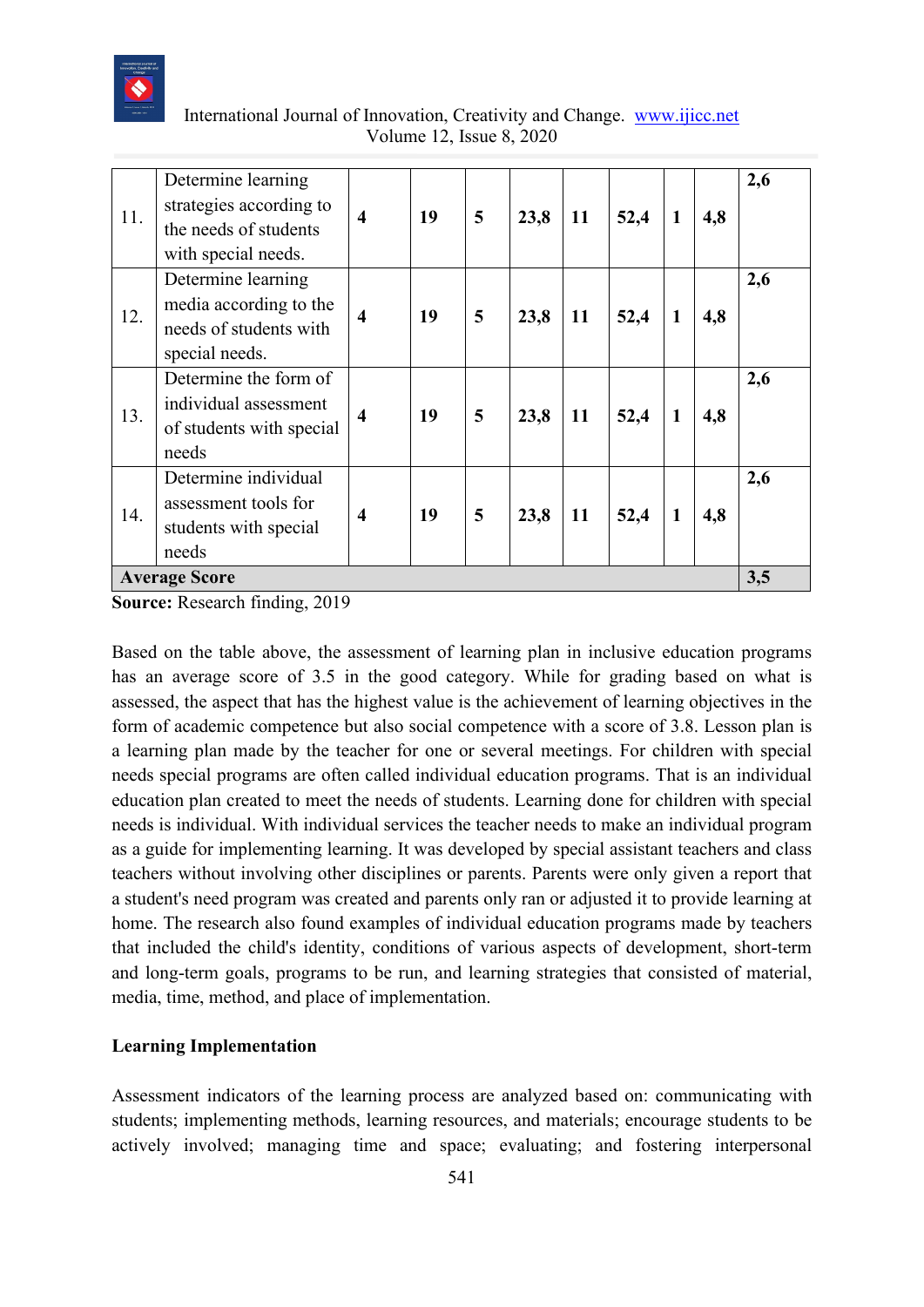

relationships. The results of the assessment carried out on the implementation of learning in schools implementing inclusive education can be seen from Table 4 as follows:

|                |                                                                                                          |                         | <b>Always</b> |                                         | <b>Often</b>  |                              | <b>Rarely</b>    |                  | <b>Never</b>     | Avera              |
|----------------|----------------------------------------------------------------------------------------------------------|-------------------------|---------------|-----------------------------------------|---------------|------------------------------|------------------|------------------|------------------|--------------------|
| N <sub>0</sub> | <b>Rated aspect</b>                                                                                      | $\mathbf{F}$            | $\frac{0}{0}$ | $\mathbf{F}$                            | $\frac{0}{0}$ | $\mathbf F$                  | $\frac{0}{0}$    | F                | $\frac{0}{0}$    | ge<br><b>Score</b> |
| 1.             | learning,<br>learning<br>In<br>materials according to the<br>abilities<br>needs<br>and<br>of<br>students | 12                      | 54,4          | 9                                       | 45,6          | $\boldsymbol{0}$             | $\bf{0}$         | $\bf{0}$         | $\boldsymbol{0}$ | 3,4                |
| 2.             | In the learning process<br>children with special needs<br>adapt<br>classroom<br>to<br>conditions         | 11                      | 52,4          | 1<br>$\mathbf{0}$                       | 47,6          | $\bf{0}$                     | $\boldsymbol{0}$ | $\bf{0}$         | $\boldsymbol{0}$ | 3,4                |
| 3.             | $\overline{\text{in}}$<br>learning<br>Carry<br>out<br>with student<br>accordance<br>needs                | $\overline{\mathbf{4}}$ | 19            | 5                                       | 23,8          | $\mathbf{1}$<br>$\mathbf{1}$ | 52,4             | $\mathbf{1}$     | 4,8              | 2,6                |
| 4.             | Use a variety of teaching<br>methods.                                                                    | 11                      | 52,4          | $\mathbf{1}$<br>$\boldsymbol{0}$        | 47,6          | $\bf{0}$                     | $\bf{0}$         | $\bf{0}$         | $\boldsymbol{0}$ | 3,4                |
| 5.             | various<br>learning<br>Use<br>resources.                                                                 | $\mathbf{1}$            | 4,7           | $\mathbf{1}$<br>5                       | 71,5          | 5                            | 23,8             | $\bf{0}$         | $\boldsymbol{0}$ | 2,8                |
| 6.             | Provide<br>assignments<br>exercises with attention to<br>individual differences.                         | 11                      | 52,4          | $\mathbf{1}$<br>$\mathbf{0}$            | 47,6          | $\bf{0}$                     | $\bf{0}$         | $\bf{0}$         | $\boldsymbol{0}$ | 3,4                |
| 7.             | Provide opportunities for<br><b>ABK</b><br>actively<br>be<br>to<br>involved.                             | $\overline{2}$          | 9,5           | $\mathbf{1}$<br>$\overline{\mathbf{3}}$ | 61,9          | 6                            | 28,6             | $\bf{0}$         | $\boldsymbol{0}$ | 2,6                |
| 8.             | reinforcement<br>Give<br>to<br>students to be actively<br>involved                                       | $\overline{2}$          | 9,5           | $\mathbf{1}$<br>$\overline{\mathbf{3}}$ | 61,9          | 6                            | 28,6             | $\boldsymbol{0}$ | $\boldsymbol{0}$ | 2,6                |
| 9.             | Provide special exercises<br>for<br>students<br>who<br>are<br>deemed needy                               | 9                       | 42,9          | $\mathbf{1}$<br>$\overline{2}$          | 57,1          | $\boldsymbol{0}$             | $\boldsymbol{0}$ | $\bf{0}$         | $\boldsymbol{0}$ | 3,4                |
| 10.            | Strive for students to help<br>each other and motivate<br>each other in learning.                        | $\boldsymbol{9}$        | 42,9          | $\mathbf{1}$<br>$\overline{2}$          | 57,1          | $\bf{0}$                     | $\bf{0}$         | $\boldsymbol{0}$ | $\boldsymbol{0}$ | 3,4                |
| 11.            | Manage<br>classrooms<br>according<br>student<br>to<br>characteristics.                                   | $\boldsymbol{9}$        | 42,9          | $\mathbf{1}$<br>$\overline{2}$          | 57,1          | $\bf{0}$                     | $\boldsymbol{0}$ | $\boldsymbol{0}$ | $\boldsymbol{0}$ | 3,4                |

|  | Table 4: Teaching Implementation Assessment |  |
|--|---------------------------------------------|--|
|  |                                             |  |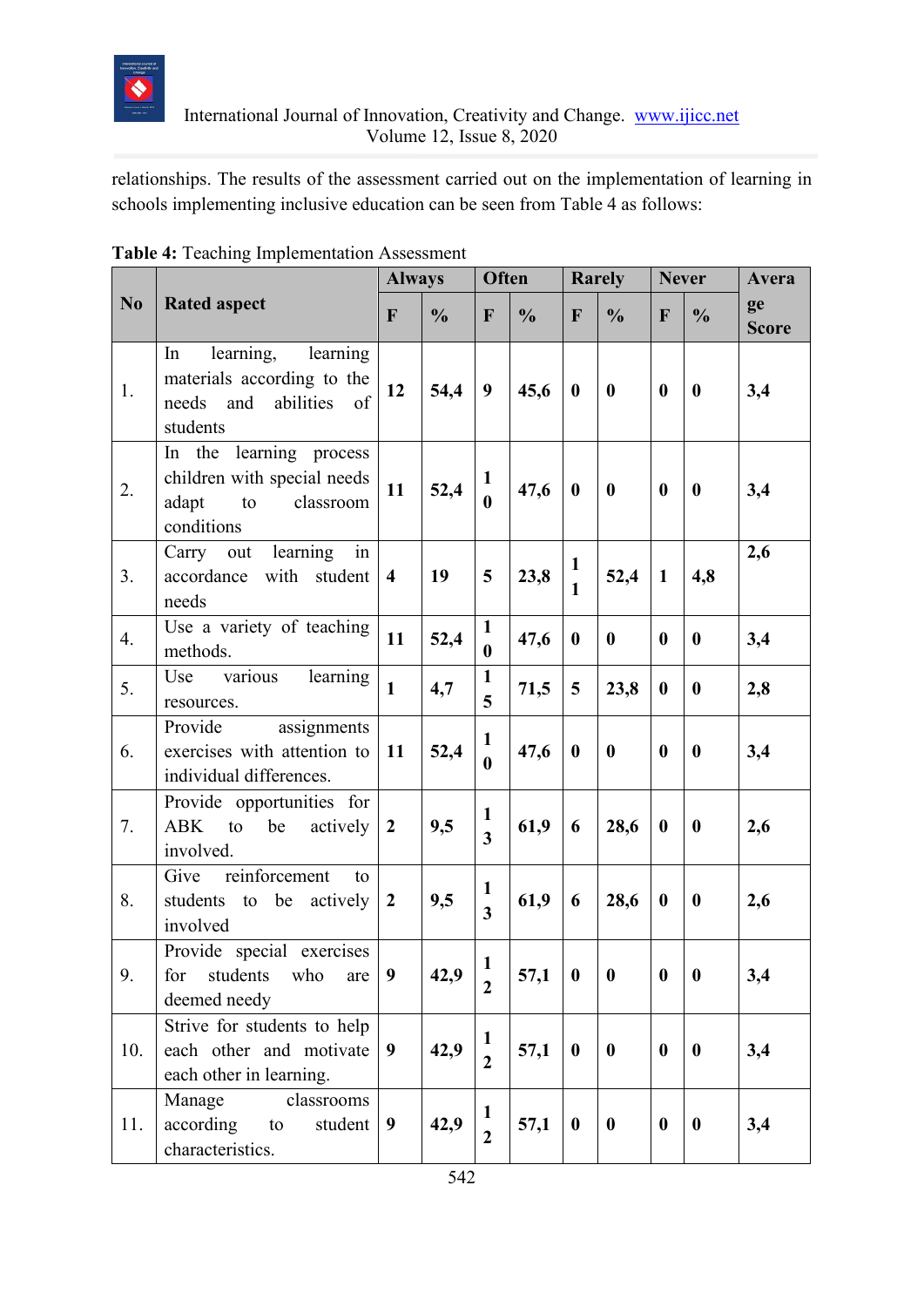

| International Journal of Innovation, Creativity and Change. www.ijicc.net |  |
|---------------------------------------------------------------------------|--|
| Volume 12, Issue 8, 2020                                                  |  |

| 12. | Encourage other children<br>to respect of students with<br>special needs                                                        | 17                      | 81   | $\overline{\mathbf{4}}$                 | 19   | $\mathbf{0}$                 | $\mathbf{0}$ | $\mathbf{0}$     | $\mathbf{0}$     | 3,8 |
|-----|---------------------------------------------------------------------------------------------------------------------------------|-------------------------|------|-----------------------------------------|------|------------------------------|--------------|------------------|------------------|-----|
| 13. | cooperative learning<br>A<br>approach that<br>involves<br>collaboration<br>between<br>students.                                 | 15                      | 71,5 | $\overline{\mathbf{4}}$                 | 19   | $\overline{2}$               | 9,5          | $\bf{0}$         | $\boldsymbol{0}$ | 3,1 |
| 14. | Exchanging information<br>between professionals<br>dealing with students who<br>need special education<br>services.             | $\mathbf{1}$            | 4,7  | 9                                       | 42,9 | $\mathbf{1}$<br>$\mathbf{1}$ | 52,4         | $\bf{0}$         | $\boldsymbol{0}$ | 2,4 |
| 15. | Explain the relevance of<br>learning material<br>to<br>everyday life.                                                           | $\overline{7}$          | 33,3 | $\mathbf{1}$<br>$\overline{\mathbf{4}}$ | 66,7 | $\boldsymbol{0}$             | $\bf{0}$     | $\boldsymbol{0}$ | $\boldsymbol{0}$ | 3,3 |
| 16. | Creating a cooperative<br>learning atmosphere so<br>that between students<br>there is<br>a mutually<br>respectful relationship. | $\overline{\mathbf{4}}$ | 19   | $\mathbf{1}$<br>$\overline{7}$          | 81   | $\mathbf{0}$                 | $\bf{0}$     | $\bf{0}$         | $\boldsymbol{0}$ | 3,2 |
| 17. | Providing assistance<br>to<br>problems on difficulties<br>faced by students                                                     | $\mathbf{1}$            | 4,7  | $\overline{7}$                          | 33,3 | 1<br>$\overline{3}$          | 62           | $\boldsymbol{0}$ | $\boldsymbol{0}$ | 2,7 |
|     | <b>Average Score</b>                                                                                                            |                         |      |                                         |      |                              |              |                  |                  | 3,1 |

Based on the above table, shows the assessment of the implementation of learning in inclusive education programs obtained an average score of 3.1 which is in the quite good category. The implementation of learning for children with special needs is done classically. However, on two days a week children with the need for individual education services are provided by a special assistant teacher. The placement strategy was not well regulated with some children with special needs as sitting behind accompanied by parents. Based on the results of interviews and observations of the implementation of learning, it was found that learning for children with special needs is equated with other children on the grounds that if distinguished from the others it will spend time and other children will be neglected so that currently children with special needs adjust to existing systems in class other than The teacher also feels that children with special needs in handling are the obligations of special teachers. Alternately, the implementation of the learning process for aspects of encouraging students to be actively involved and fostering interpersonal relationships, includes both categories because some teachers provide encouragement for children to be active and strive to encourage students to help each other and motivate each other in learning, They give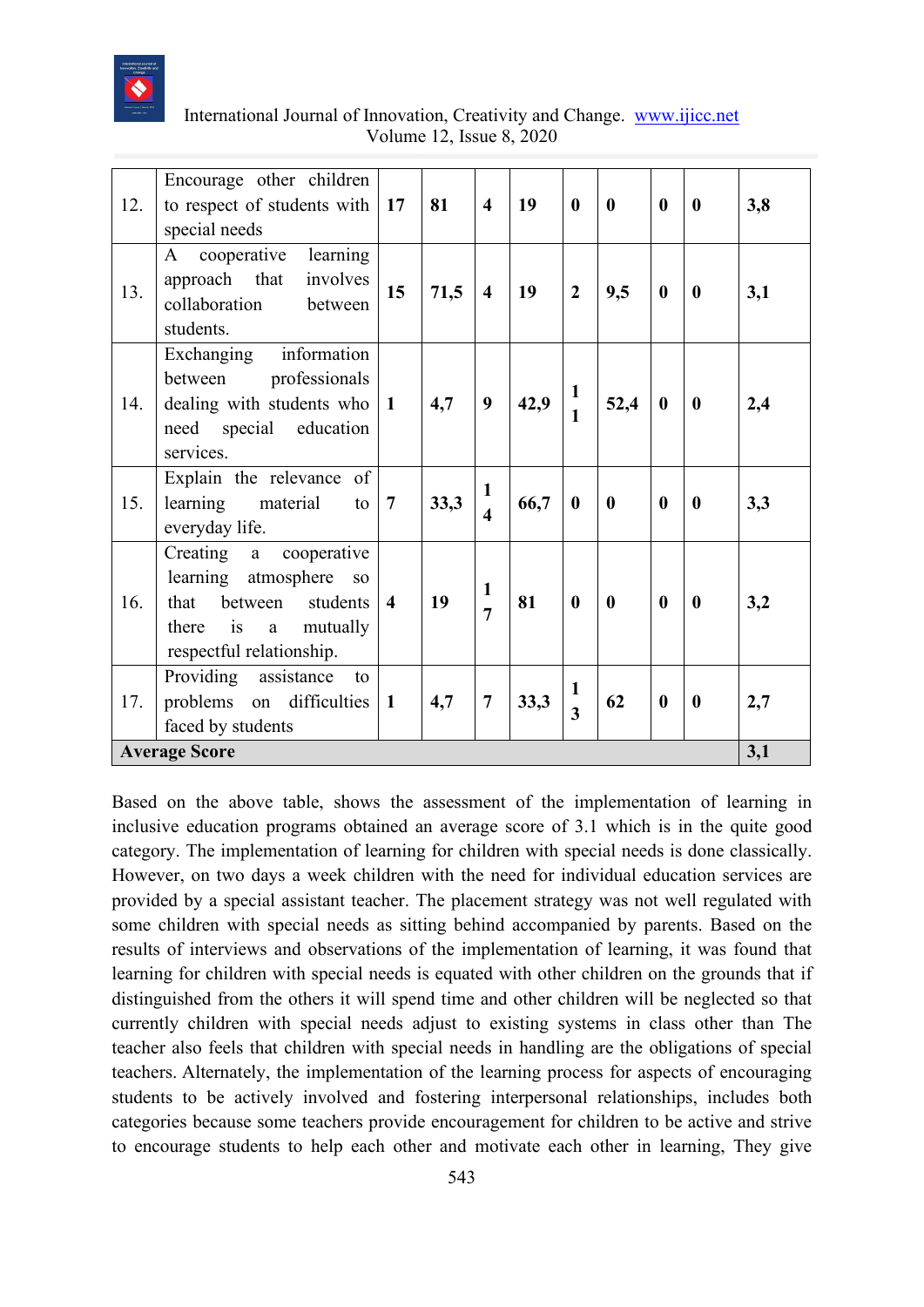

encouragement so the other children respect students with special needs, and encourage all students to work together and respect each other.

# **Learning Assessment**

The results of the assessment of the full learning outcomes assessment activity can be seen in the following Table 5:

| N <sub>0</sub> | <b>Rated aspect</b>                                                                       | <b>Always</b>           |                  | <b>Often</b>   |               | <b>Rarely</b>                           |                  | <b>Never</b>     |                  | <b>Averag</b> |
|----------------|-------------------------------------------------------------------------------------------|-------------------------|------------------|----------------|---------------|-----------------------------------------|------------------|------------------|------------------|---------------|
|                |                                                                                           | $\mathbf{F}$            | $\frac{0}{0}$    | F              | $\frac{0}{0}$ | F                                       | $\frac{0}{0}$    | F                | $\frac{0}{0}$    | e Score       |
| 1.             | The time spent in the<br>assessment is extended                                           | 9                       | 42,9             | 12             | 57,1          | $\bf{0}$                                | $\mathbf{0}$     | $\bf{0}$         | $\bf{0}$         | 3,4           |
| 2.             | The questions are<br>adjusted to the material<br>taught to students with<br>special needs | 9                       | 42,9             | 12             | 57,1          | $\boldsymbol{0}$                        | $\bf{0}$         | $\bf{0}$         | $\bf{0}$         | 3,4           |
| 3.             | Evaluation is carried out<br>in certain places                                            | $\overline{\mathbf{4}}$ | 19               | 17             | 81            | $\bf{0}$                                | $\bf{0}$         | $\bf{0}$         | $\bf{0}$         | 3,2           |
| 4.             | Evaluations are carried<br>out individually                                               | $\overline{4}$          | 19               | 17             | 81            | $\bf{0}$                                | $\bf{0}$         | $\bf{0}$         | $\bf{0}$         | 3,2           |
| 5.             | The evaluation is done<br>verbally or the teacher<br>reads the questions                  | $\overline{4}$          | 19               | 17             | 81            | $\boldsymbol{0}$                        | $\mathbf{0}$     | $\bf{0}$         | $\bf{0}$         | 3,2           |
| 6.             | Evaluation uses special<br>tools according to the<br>needs of students                    | $\overline{\mathbf{4}}$ | 19               | 17             | 81            | $\bf{0}$                                | $\bf{0}$         | $\bf{0}$         | $\bf{0}$         | 3,2           |
| 7.             | Graduation standards are<br>different                                                     | 9                       | 42,9             | 12             | 57,1          | $\mathbf{0}$                            | $\mathbf{0}$     | $\mathbf{0}$     | $\mathbf{0}$     | 3,4           |
| 8.             | Different reporting system                                                                | $\boldsymbol{9}$        | 42,9             | 12             | 57,1          | $\boldsymbol{0}$                        | $\boldsymbol{0}$ | $\bf{0}$         | $\bf{0}$         | 3,4           |
| 9.             | Process and analyze<br>evaluation results                                                 | $\bf{0}$                | $\boldsymbol{0}$ | $\overline{7}$ | 33,3          | $\mathbf{1}$<br>$\overline{\mathbf{4}}$ | 66,7             | $\boldsymbol{0}$ | $\boldsymbol{0}$ | 2,3           |
| 10.            | Classify the ability of<br>students                                                       | $\mathbf{0}$            | $\bf{0}$         | $\overline{7}$ | 33,3          | $\mathbf{1}$<br>$\overline{\mathbf{4}}$ | 66,7             | $\bf{0}$         | $\bf{0}$         | 2,3           |
| 11.            | Identify the need for<br>improvement and<br>enrichment                                    | 9                       | 42,9             | 12             | 57,1          | $\bf{0}$                                | $\boldsymbol{0}$ | $\bf{0}$         | $\boldsymbol{0}$ | 3,4           |
| 12.            | Develop improvement<br>and enrichment programs                                            | $\overline{\mathbf{4}}$ | 19               | 17             | 81            | $\boldsymbol{0}$                        | $\bf{0}$         | $\boldsymbol{0}$ | $\boldsymbol{0}$ | 3,2           |

# **Table 5:** Assessment of Learning Planning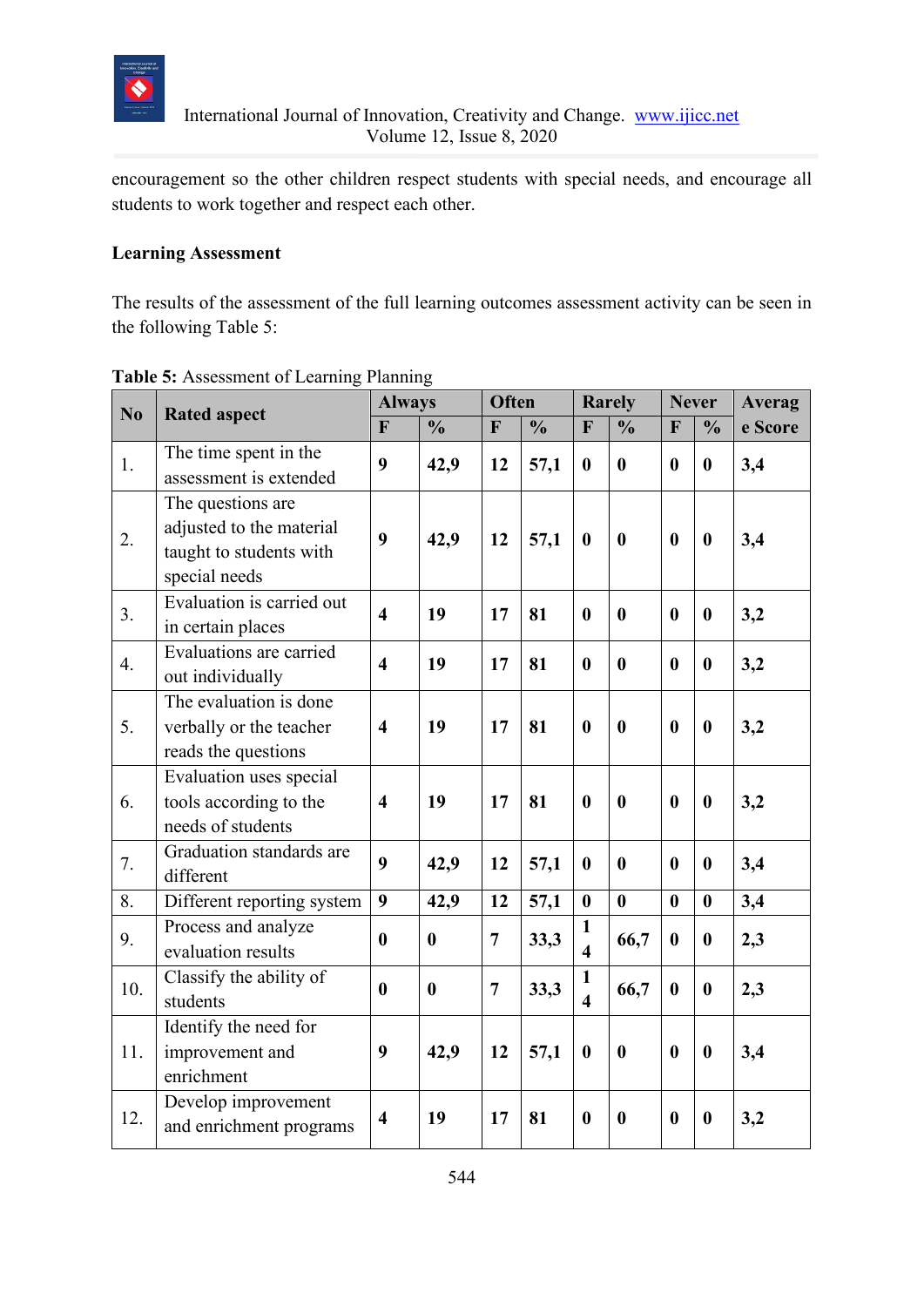

| 19.                  | Carry out repairs and<br>enrichment |  | 10 | 17 |  |  |  | 11     |  | ◡◂▵ |
|----------------------|-------------------------------------|--|----|----|--|--|--|--------|--|-----|
| <b>Average Score</b> |                                     |  |    |    |  |  |  | ں کی ب |  |     |

Based on the table above, the assessment of the evaluation or evaluation of learning outcomes in inclusive education programs obtained an average score of 3.3 that is in the quite good category.

# **Product**

In this study, the output or product that is to be seen is the learning outcomes of students based on two aspects, namely, the academic aspects seen from the learning outcomes achieved by students and social aspects. Based on the results of interviews, observations and questionnaires, it can be concluded that for the development of its social aspects, it is very good, which initially indicates that children with special needs lack confidence and are still alone but later were hanging out with their friends. In the early days of inclusive education programs, normal children were still lacking, in the sense that they often mocked and refused to be friends and so on. However, now after having been given an explanation they want to accept that even other children prefer to play with children with special needs. So, with inclusive education they are more receptive to differences and understand the condition of their friends. Based on the questionnaire the attitudes of normal students towards children with special needs, it can be concluded that overall respondents accept the existence of children with special needs who are different to them along with all the advantages and disadvantages they have and here it is very visible that normal children have a very tolerant attitude towards children with special needs being in a class with them.

Assessment of the evaluation or evaluation of learning outcomes in inclusive education programs is in the good category. From the social aspect of inclusive education program products, it was found that normal students accept and even prefer playing with children with special needs. So, with inclusive education they are more receptive to differences and understand the condition of their friends. For the Directorate of Inclusive Education and the department of education in Jakarta, further research is suggested to provide further training for teachers on handling special needs children at schools providing inclusive education.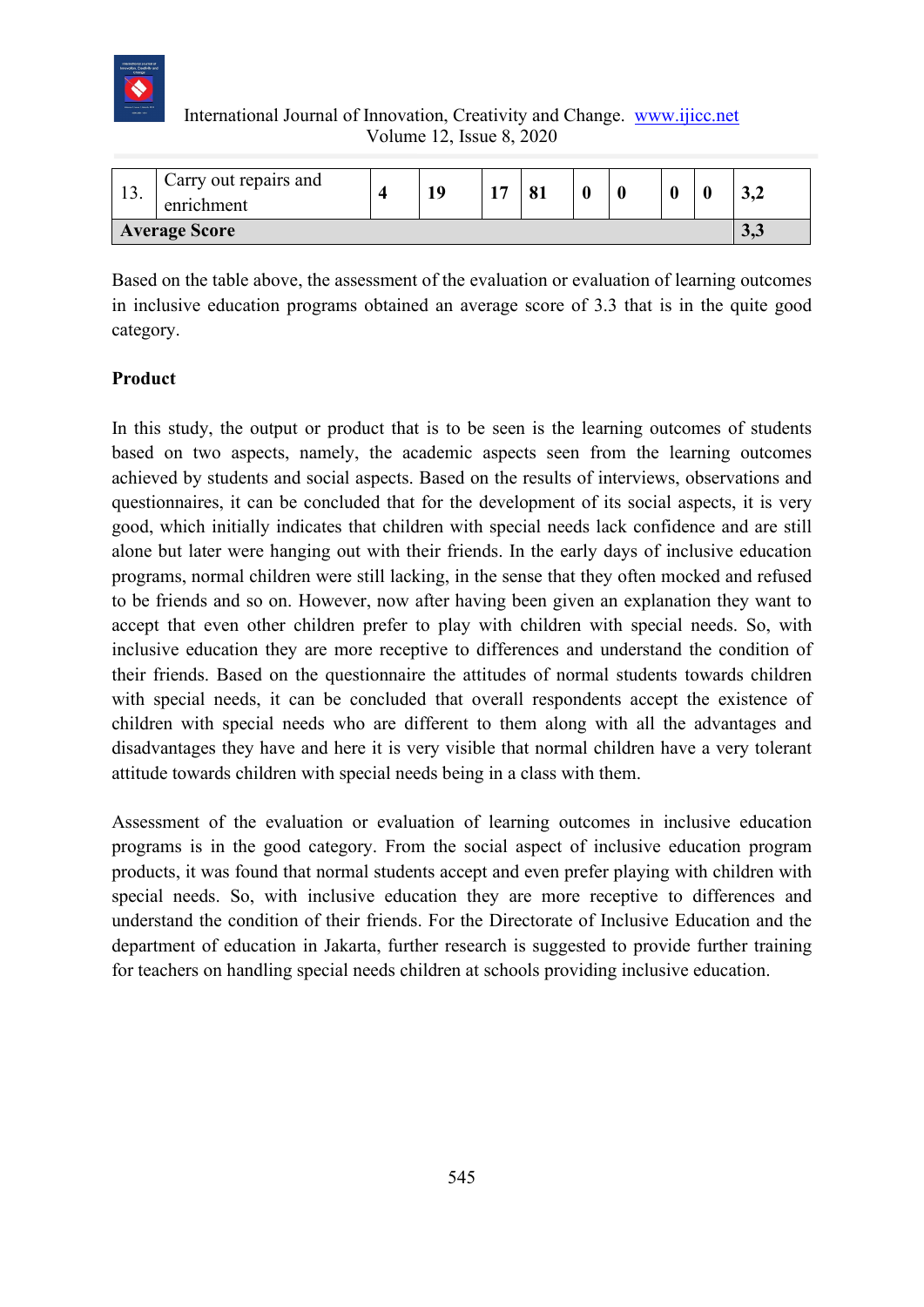

#### **REFERENCES**

- Al-Khathami, A. D. (2012). Evaluation of Saudi family medicine training program: The application of CIPP evaluation format, Med. Teach., vol. 34, no. SUPPL. 1, pp. 81–89.
- Allan, J. (2014). Inclusive education and the arts. Cambridge J. Educ., vol. 44, no. 4, pp. 511– 523.
- Andrews, J. and Lupart, J. (1993). Inclusive Classroom: Educating Exceptional Children. Toronto: Nelson Canada.
- Creswell, J. W. (2017). Research Design: Qualitative, Quantitative Mixed Methods Approaches. London: SAGE Publication.
- Erten, O. and Savage, R. S. (2012). Moving forward in inclusive education research, Int. J. Incl. Educ., vol. 16, no. 2, pp. 221–233.
- Grammatikopoulos, V. (2012). Integrating program theory and systems-based procedures in program evaluation: a dynamic approach to evaluate educational programs, Educ. Res. Eval., vol. 18, no. 1, pp. 53–64.
- Handayani, T. and Rahadian, A. S. (2013). Peraturan perundangan dan implementasi pendidikan inklusif, Masy. Indones., vol. 39, no. 1, pp. 27–48.
- Jelas, Z. M. and Mohd Ali, M. (2014). Inclusive education in Malaysia: Policy and practice. Int. J. Incl. Educ., vol. 18, no. 10, pp. 991–1003.
- Kafi, Z., Motallebzadeh, K., Khodabakhshzadeh, H. and Zeraatpisheh, M. (2019). Developing, glocalizing & validating a quality indices rubric in English language teaching: A case of CIPP model, Cogent Educ., vol. 6, no. 1.
- Kim, Y. W. (2014). Inclusive education in South Korea, Int. J. Incl. Educ., vol. 18, no. 10, pp. 979–990.
- Kumar, R., Karabenick, S. A., Warnke, J. H., Hany, S. and Seay, N. (2019). Culturally Inclusive and Responsive Curricular Learning Environments (CIRCLEs): An exploratory sequential mixed-methods approach, Contemp. Educ. Psychol., vol. 57, pp. 87–105.
- Moberg, S., Muta, E., Korenaga, K., Kuorelahti, M. and Savolainen, H. (2019). Struggling for inclusive education in Japan and Finland: teachers' attitudes towards inclusive education. Eur. J. Spec. Needs Educ., vol. 00, no. 00, pp. 1–15.